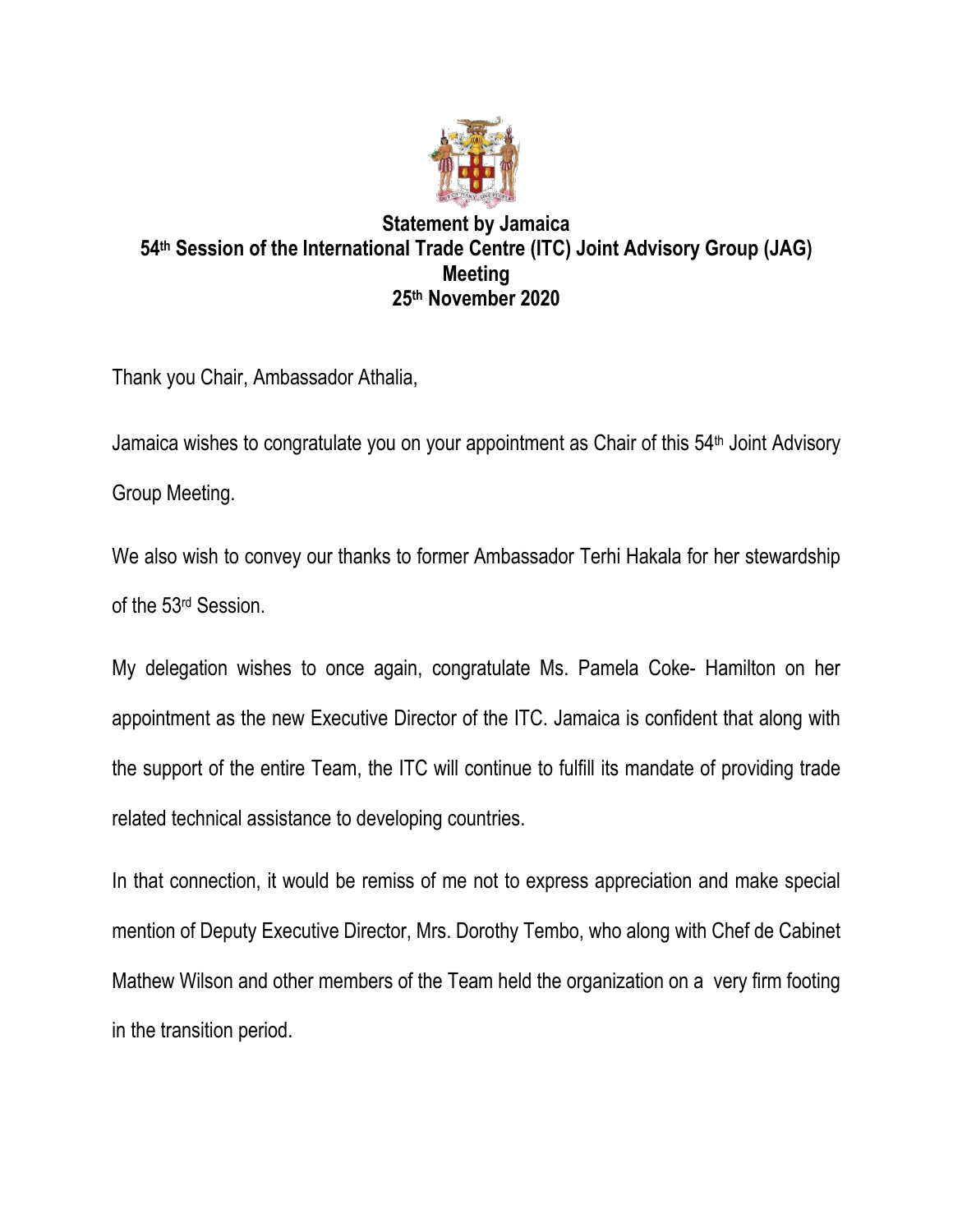We thank Secretary General Kituyi and DDG Agah for their remarks and the Executive Director for her comprehensive report.

Chair, we commend the ITC for the excellent work not only as reflected in its Annual Report for 2019 but also for its achievements during a very challenging time as fueled by Covid 19.

From supporting MSMEs in their quest to deal with operational stress and build resilience, to assisting small farmers to boost income, improve livelihood and food security, the ITC interventions have helped to shape countries's Covid 19 response.

This was further bolstered by its suite of innovative programmes, training courses, online tools and databases. We also note the ITC's efforts to make its valuable work known to the man in the street.

All of this is testament not only to the Organization's agility and adaptability in seeking to address the needs of developing and least developed countries in very challenging times but also its dedication to fostering inclusive, sustainable growth and development through trade and international business development.

Chair as a small island developing state, we are pleased at the ITC's attention and role in supporting SIDS countries in areas of critical importance, including trade, sustainable investment, climate resilience, the green economy and women empowerment.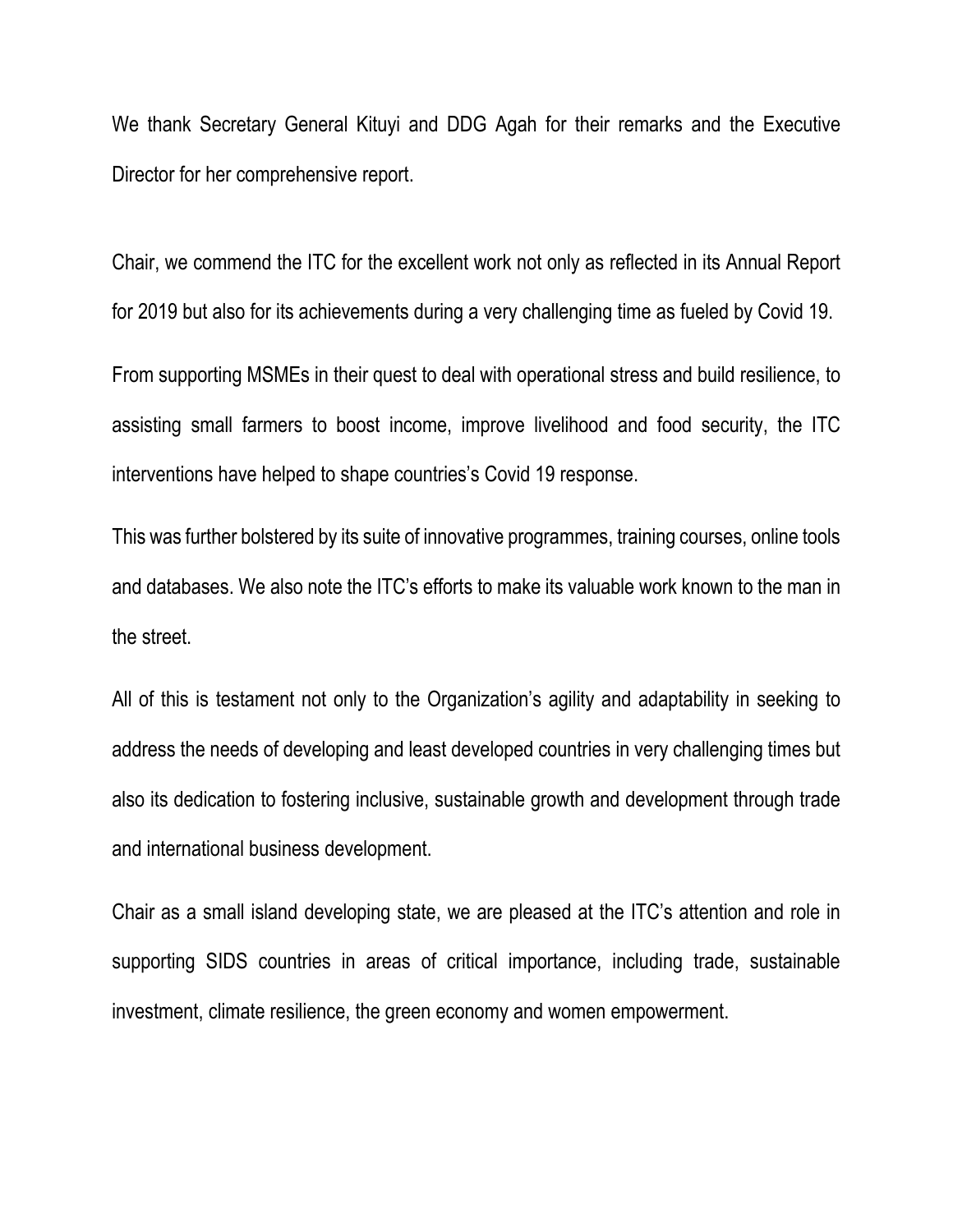As SIDs have borne the brunt of the ravages of climate change and natural disasters, we are pleased at the announcement this morning that SDG 13 - combatting climate change and its impacts will be added to the ITC's portfolio of focus.

As regards women empowerment, Jamaica is pleased at its partnership with the ITC through the She Trades Initiative. Through the "She Trades Outlook", for example, stakeholders are receiving valuable assistance in assessing, monitoring and improving the extent to which their institutional framework supports the participation of women in international trade.

Chair,

In fact, the relationship between Jamaica and the ITC has been a longstanding one characterized by invaluable support in areas vital to our economic development.

Jamaica has benefitted from a 'Regional Coconut industry development Project, financed through EDF resources and which is being implemented by the ITC in collaboration with other regional and local stakeholders. The project aims at improving the competitiveness of the coconut industry with the shared objectives of improving market linkages, increasing production performance and quality, and improving regional coordination.

We are pleased that this project has been proceeding very well, with Jamaican companies increasing their production of value-added products. It is our hope that these fruitful